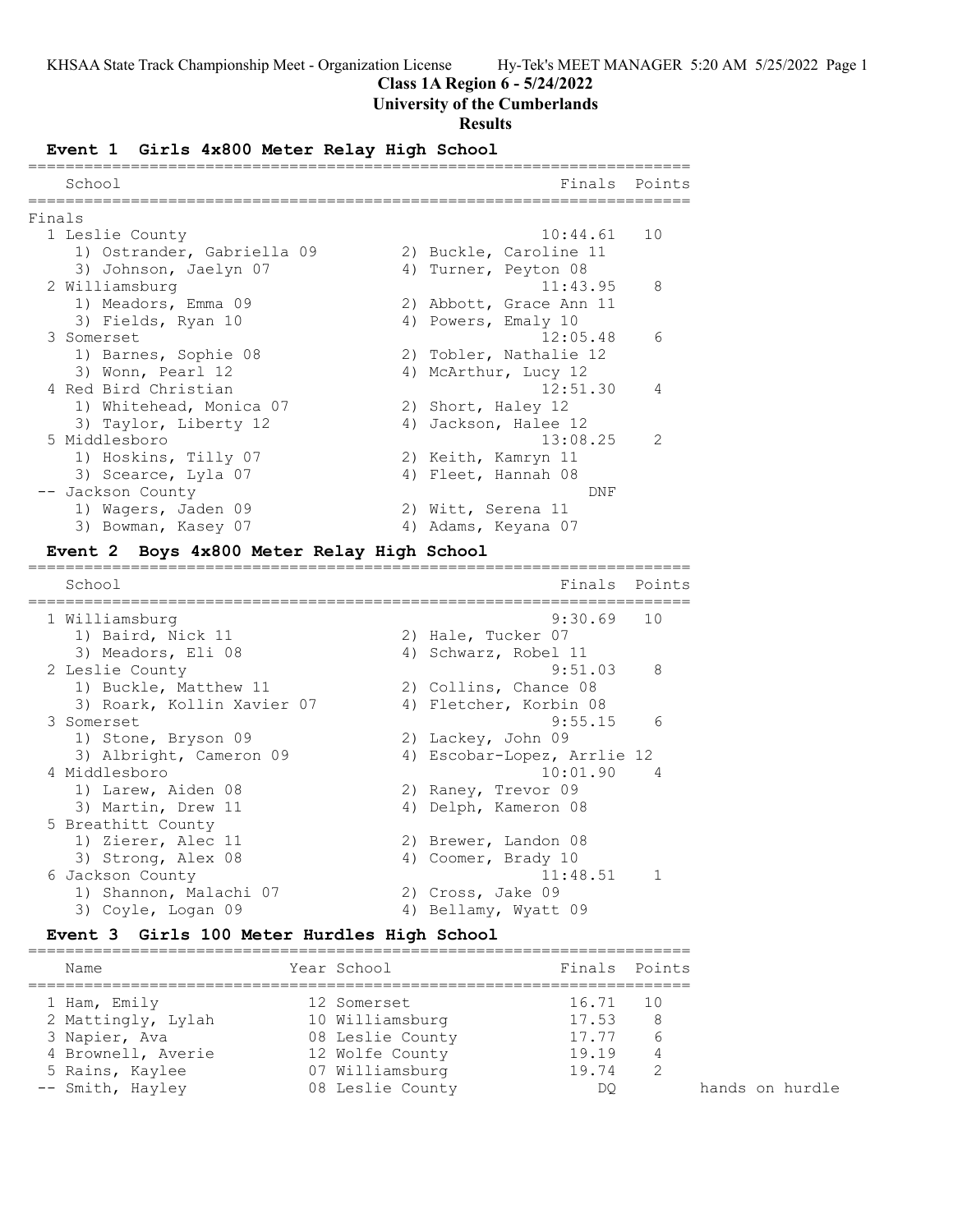**Class 1A Region 6 - 5/24/2022**

### **University of the Cumberlands**

### **Results**

### **....Event 3 Girls 100 Meter Hurdles High School**

-- Hatfield, Haven 12 Middlesboro DQ hands on hurdle

### **Event 4 Boys 110 Meter Hurdles High School**

| Name              | Year School      |          | Finals Points |                |  |
|-------------------|------------------|----------|---------------|----------------|--|
| 1 Turner, Grayson | 11 Somerset      | 16.88 10 |               |                |  |
| 2 Thomas, Hunter  | 10 Williamsburg  | 19.50    | -8            |                |  |
| 3 Lewis, Grayson  | 11 Leslie County | 19.54    | 6             |                |  |
| 4 Hatcher, Cade   | 11 Williamsburg  | 21.56    | 4             |                |  |
| -- Woody, Blaine  | 12 Middlesboro   | DO       |               | hand on hurdle |  |
|                   |                  |          |               |                |  |

### **Event 5 Girls 100 Meter Dash High School**

========================================================================== Name The Year School The Finals H# Points ========================================================================== 1 Peace, Madison 10 Williamsburg 13.02 4 10 2 Owens, Emma 11 Harlan 13.33 4 8 3 Partin, Thalia 08 Middlesboro 13.37 4 6 4 Arnett, Ava 09 Pineville 13.55 4 4 5 Brownell, Averie 12 Wolfe County 13.61 4 2 6 Boyer, Hannaha 09 Somerset 13.62 4 1 7 Gayheart, Rheanna 12 Cordia 14.03 3 8 Goodman, Raegan 08 Harlan 14.09 3 9 Marcum, Madison 11 Jackson County 14.23 4 10 Taylor, Madison 12 Williamsburg 14.26 4 11 Voth, Avery 12 Riverside Christian 14.48 3 12 Combs, Kimberly 09 Breathitt County 14.57 2 13 Thompson, Destiny 10 Lee County 14.63 3 14 Summers, Emily 09 Jackson County 15.02 2 15 Hooks, Amelia 08 Middlesboro 15.15 3 16 Sizmore, Chyanne 09 Barbourville 15.20 2 17 Asher, Payton 07 Leslie County 15.21 2 18 Warren, Rheagan 10 Pineville 22.74 1 19 Stidham, McKenna 08 Hazard 24.25 1 -- Middleton, Sydney Beth 12 Jackson City FS 2

### **Event 6 Boys 100 Meter Dash High School**

| Name              | Year School           | Finals H# Points |                                                                                                                                                                                                                                                                                                                                                                                                             |    |
|-------------------|-----------------------|------------------|-------------------------------------------------------------------------------------------------------------------------------------------------------------------------------------------------------------------------------------------------------------------------------------------------------------------------------------------------------------------------------------------------------------|----|
| 1 Turner, Grayson | 11 Somerset           | 11.18            | 4                                                                                                                                                                                                                                                                                                                                                                                                           | 10 |
| 2 Gist, Jaedyn    | 11 Harlan             | 11.51            | 4                                                                                                                                                                                                                                                                                                                                                                                                           | 8  |
| 3 Gist, Johann    | 12 Harlan             | 11.57            | 4                                                                                                                                                                                                                                                                                                                                                                                                           | 6  |
| 4 Shannon, Martin | 11 Williamsburg       | 11.60            | 4                                                                                                                                                                                                                                                                                                                                                                                                           | 4  |
| 5 Bailey, Guy     | 10 Somerset           | 11.64            | $\overline{4}$                                                                                                                                                                                                                                                                                                                                                                                              | 2  |
| 6 Sturgill, Tyler | 11 Middlesboro        | 11.95            | 4                                                                                                                                                                                                                                                                                                                                                                                                           |    |
| 7 Middleton, Ian  | 11 Barbourville       | 11.97            | 4                                                                                                                                                                                                                                                                                                                                                                                                           |    |
| 8 Malone, Gordon  | 12 Cordia             | 12.01            | 4                                                                                                                                                                                                                                                                                                                                                                                                           |    |
| 9 Rose, Max       | 10 Williamsburg       | 12.24            | 3                                                                                                                                                                                                                                                                                                                                                                                                           |    |
| 10 Welch, Nazim   | 12 Cordia             | 12.61            | 3                                                                                                                                                                                                                                                                                                                                                                                                           |    |
| 11 Collett, Noah  | 09 Jackson County     | 12.80            | 3                                                                                                                                                                                                                                                                                                                                                                                                           |    |
| 12 Stone, Kyle    | 09 Wolfe County       | 12.83            | $\mathcal{L}$                                                                                                                                                                                                                                                                                                                                                                                               |    |
| 13 Johnson, Gavin | 07 Hazard             | 12.85            | 3                                                                                                                                                                                                                                                                                                                                                                                                           |    |
| 14 Bynum, Juan    | 12 Red Bird Christian | 12.91            | $\mathfrak{D}_{1}^{(1)} = \mathfrak{D}_{2}^{(1)} = \mathfrak{D}_{2}^{(1)} = \mathfrak{D}_{2}^{(1)} = \mathfrak{D}_{2}^{(1)} = \mathfrak{D}_{2}^{(1)} = \mathfrak{D}_{2}^{(1)} = \mathfrak{D}_{2}^{(1)} = \mathfrak{D}_{2}^{(1)} = \mathfrak{D}_{2}^{(1)} = \mathfrak{D}_{2}^{(1)} = \mathfrak{D}_{2}^{(1)} = \mathfrak{D}_{2}^{(1)} = \mathfrak{D}_{2}^{(1)} = \mathfrak{D}_{2}^{(1)} = \mathfrak{D}_{2}^{$ |    |

==========================================================================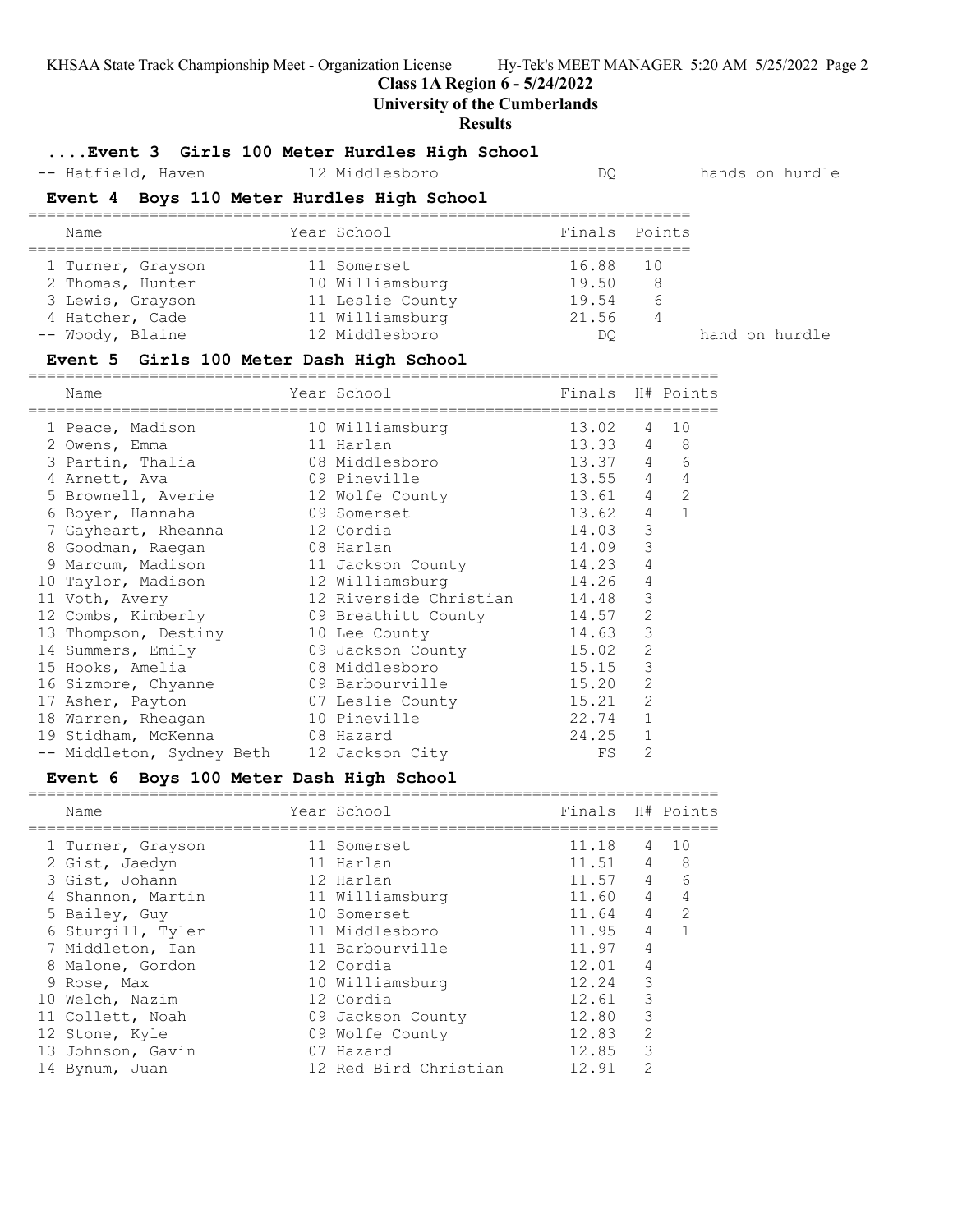**Class 1A Region 6 - 5/24/2022**

**University of the Cumberlands**

### **Results**

### **....Event 6 Boys 100 Meter Dash High School**

| 15 Barnett, Brayden | 08 Breathitt County   | 12.94<br>3             |  |
|---------------------|-----------------------|------------------------|--|
| 16 Smith, Jarron    | 09 Red Bird Christian | 13.02<br>2             |  |
| 17 Hobbs, Jayden    | 10 Jackson County     | 13.11                  |  |
| 18 Rice, Mason      | 11 Wolfe County       | 13.18<br>2             |  |
| 19 Harris, Brady    | 09 Jackson City       | 13.25<br>$\mathcal{L}$ |  |
| 20 Melton, Ming     | 10 Leslie County      | 13.74<br>$\mathbf{1}$  |  |
| 21 Bush, Jason      | 08 Hazard             | 13.79<br>$\mathcal{P}$ |  |
| 22 Reynolds, Cody   | 09 Jackson City       | 14.79                  |  |
| 23 Sizemore, Logan  | 09 Leslie County      | 15.05                  |  |

#### **Event 7 Girls 4x200 Meter Relay High School**

========================================================================== School **Finals** H# Points ========================================================================== 1 Somerset 1:53.81 2 10 1) Ham, Emily 12 2) Mckenzie, Isabella 09 3) May, Jolie 11 (4) Burgess, Grace 10 2 Middlesboro 1:56.15 2 8 1) Hatfield, Haven 12 2) Partin, Thalia 08 3) Ausmus, Reagan 10 4) Ausmus, Ryleigh 10 3 Leslie County 1:57.08 2 6 1) Roark, Emily 09 2) Smith, Hayley 08 3) Turner, Peyton 08 4) Johnson, Jaelyn 07 4 Harlan 1:57.95 2 4 1) Schwenke, Willow 12 2) Jones, Abbie 09 3) Jones, Peighton 11 4) Owens, Emma 11 5 Williamsburg 1:59.38 2 2 1) Creekmore, Hannah 09 2) Brandenburg, Ashlyn 08 3) Taylor, Madison 12  $\hskip1cm$  4) Brown, Zoie 11 6 Pineville 2:00.20 2 1 1) Jackson, Abigail 11 2) McQueen, Kadence 09 3) Barlow, Kaylee 10 4) Arnett, Ava 09 7 Breathitt County 1) Maggard, Valerie 07 120 Noble, Abigail 08 3) Noble, Naoma 08 4) Combs, Kimberly 09 8 Jackson County 2:28.29 1 1) Bowling, Sienna 11 2) Tankersly, Graycie 09 3) Wagers, Jaden 09 4) Bowman, Kasey 07 -- Wolfe County FS 2 1) Combs, Mckendra 09 2) Landsaw, Jaycee 07 3) Deshon, Madison 07 4) Salyers, Stevie 12

### **Event 8 Boys 4x200 Meter Relay High School**

========================================================================== School **Finals H**# Points ========================================================================== 1 Harlan 1:35.01 2 10 1) McLendon, Kaleb 12 (2) Akal, Darius 10 3) Gist, Jaedyn 11 (4) Gist, Johann 12 2 Middlesboro 1:37.05 2 8 1) Osbourne, Ashton 11 2) Sturgill, Tyler 11 3) Beck, Jeremiah 09 4) Grigsby, Cayden 10 3 Pineville 1:40.38 2 6 1) Short, Trevor 11 2) Akers, Luke 11 3) Williams, Alex 11 4) Thompson, Zyler 11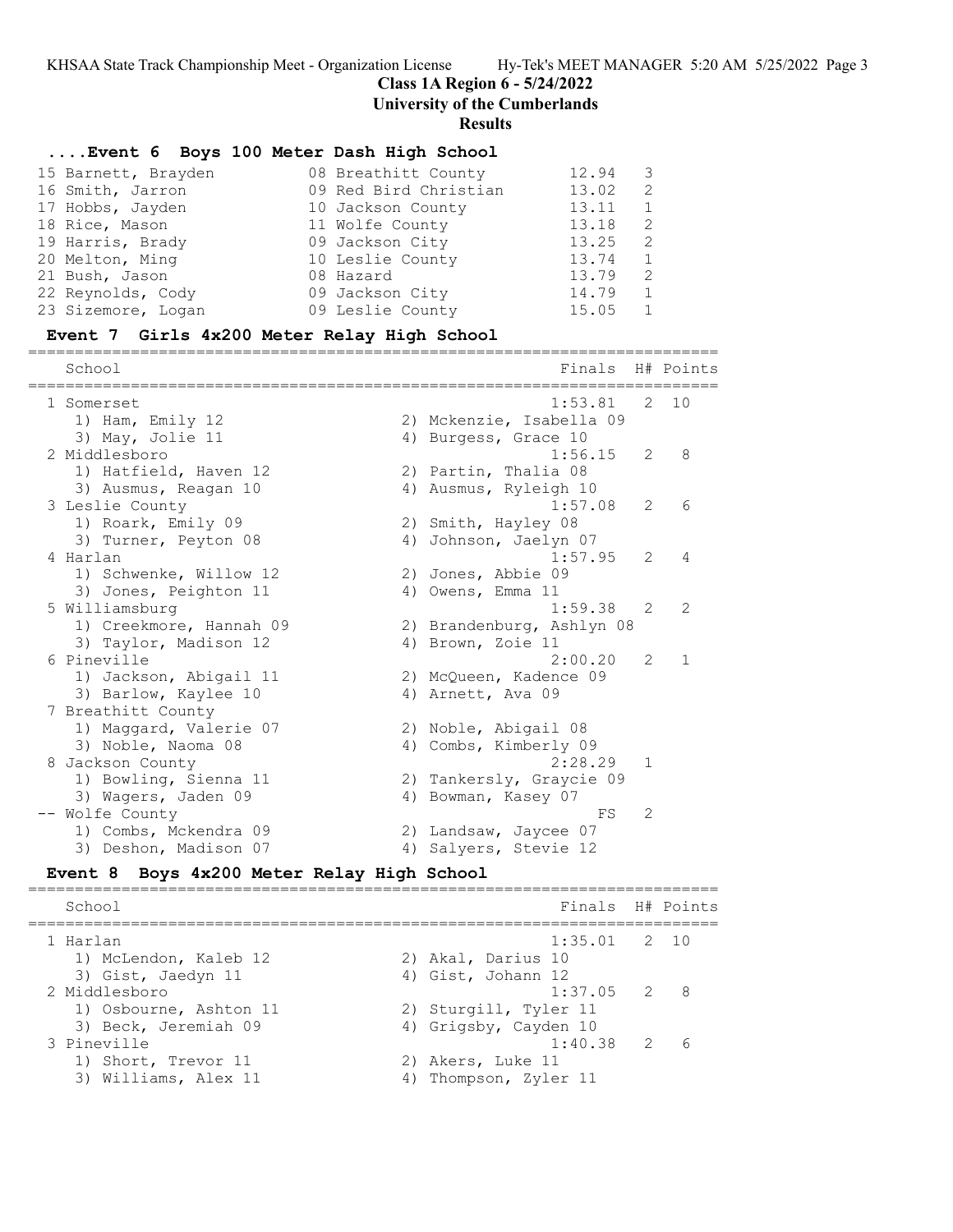### **Class 1A Region 6 - 5/24/2022**

### **University of the Cumberlands**

### **Results**

### **....Event 8 Boys 4x200 Meter Relay High School**

| 4 Williamsburg            | $1:41.27$ 2 4          |                            |                      |
|---------------------------|------------------------|----------------------------|----------------------|
| 1) Thomas, Hunter 10      | 2) Chinn, Riley 10     |                            |                      |
| 3) Meddles, Chase 07      | 4) Lowrie, Landon 09   |                            |                      |
| 5 Jackson County          | 1:44.96                | $2 \t 2$                   |                      |
| 1) Bales, Colby 12        | 2) Collett, Noah 09    |                            |                      |
| 3) Hobbs, Jayden 10       | 4) Combs, Nick 12      |                            |                      |
| 6 Breathitt County        |                        |                            |                      |
| 1) Gibson, Jayden 08      | 2) Barnett, Brayden 08 |                            |                      |
| 3) Brewer, Landon 08      | 4) Strong, Alex 08     |                            |                      |
| 7 Leslie County           | $1:53.89$ 2            |                            |                      |
| 1) Lewis, Grayson 11      | 2) Melton, Ming 10     |                            |                      |
| 3) Nightingale, Conner 10 | 4) Hensley, Cole 08    |                            |                      |
| -- Wolfe County           | DO                     | $\overline{\phantom{0}}^2$ | 2nd exch interferenc |
| 1) Whisman, Trey 10       | 2) Lawson, Mason 11    |                            |                      |
| 3) Rice, Mason 11         | 4) Stone, Kyle 09      |                            |                      |
|                           |                        |                            |                      |

### **Event 9 Girls 1600 Meter Run High School**

======================================================================= Name The Year School The Points Points Points ======================================================================= 1 Mabe, Abby 11 Lynn Camp 5:39.66 10 2 Shearer, Isabelle 09 Jackson County 5:46.64 8 3 Ostrander, Gabriella 09 Leslie County 5:47.91 6 4 Buckle, Caroline 11 Leslie County 5:57.76 4 5 Warren, Heaven 11 Williamsburg 6:19.31 2 6 Schwenke, Chloe 10 Harlan 6:30.94 1 7 Powers, Emaly 10 Williamsburg 6:37.85 8 Tobler, Nathalie 12 Somerset 6:42.52 9 Marks, Madison 11 Jackson County 6:52.60 10 Fleet, Hannah 08 Middlesboro 7:19.72 11 Dunaway, Lauren 09 Lee County 7:20.08 12 Pennington, Arabella 11 Lynn Camp 7:41.33

### **Event 10 Boys 1600 Meter Run High School**

| Name                    | Year School         | Finals  | Points         |
|-------------------------|---------------------|---------|----------------|
| 1 Schwarz, Robel        | 11 Williamsburg     | 5:04.67 | 10             |
| 2 Darling, Jack         | 09 Owsley County    | 5:06.11 | 8              |
| 3 Baird, Nick           | 11 Williamsburg     | 5:22.34 | 6              |
| 4 Albright, Cameron     | 09 Somerset         | 5:23.35 | 4              |
| 5 Escobar-Lopez, Arrlie | 12 Somerset         | 5:34.70 | $\mathfrak{D}$ |
| 6 Delph, Kameron        | 08 Middlesboro      | 5:39.76 |                |
| 7 Rader, Merrick        | 09 Jackson County   | 5:40.89 |                |
| 8 Rogers, Jared         | 09 Jackson County   | 5:41.51 |                |
| 9 Payne, Corey          | 07 Barbourville     | 5:49.84 |                |
| 10 Martin, Drew         | 11 Middlesboro      | 5:50.66 |                |
| 11 Collins, Chance      | 08 Leslie County    | 6:00.32 |                |
| 12 Hensley, Cole        | 08 Leslie County    | 6:07.26 |                |
| 13 Coomer, Brady        | 10 Breathitt County | 6:09.04 |                |
| 14 Bargo, Evan          | 10 Harlan           | 6:16.24 |                |
| 15 Collier, Nehemiah    | 07 Hazard           | 6:29.21 |                |
| 16 Gross, Branston      | 07 Jackson City     | 7:04.84 |                |
|                         |                     |         |                |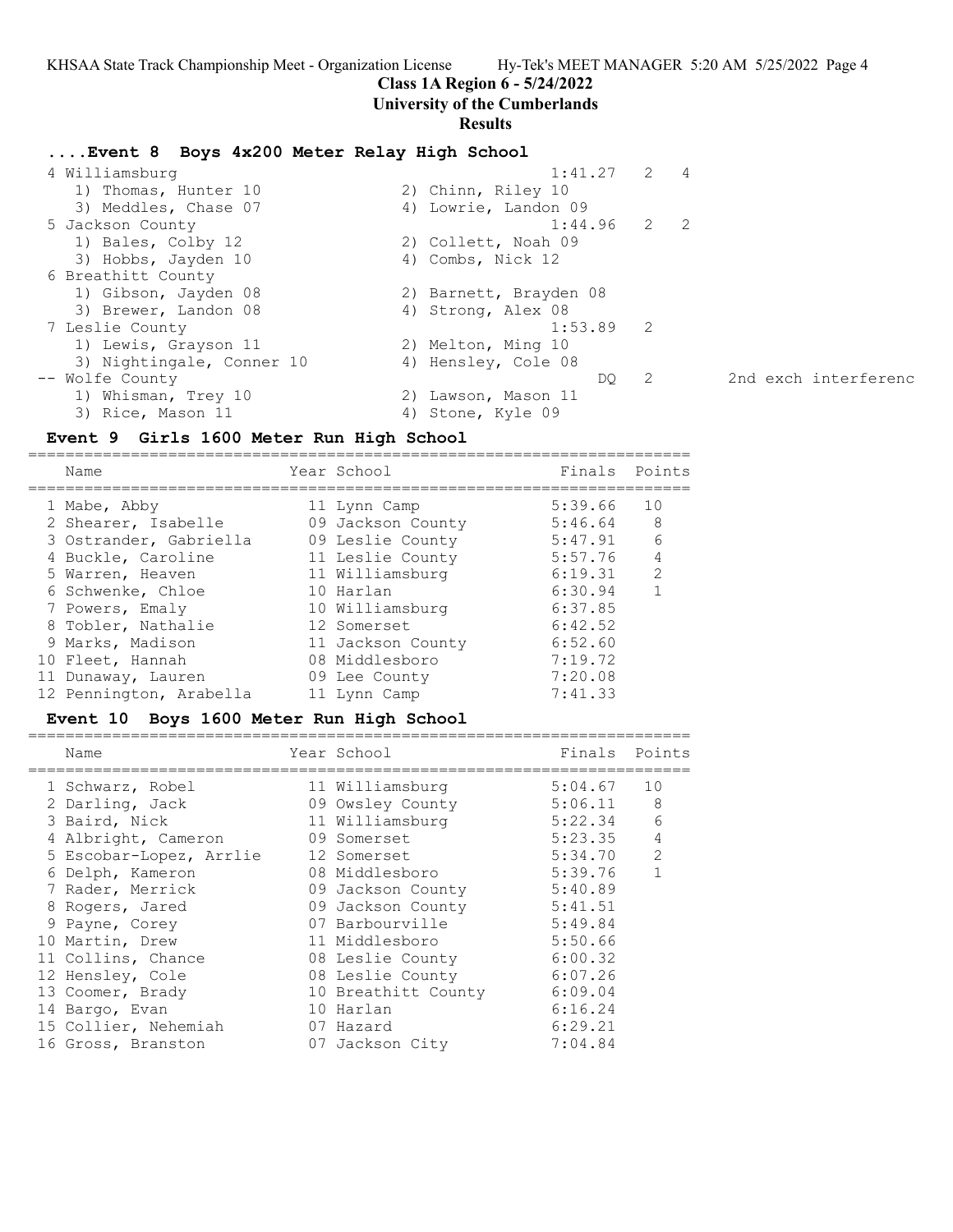# **Class 1A Region 6 - 5/24/2022**

# **University of the Cumberlands**

# **Results**

# **Event 11 Girls 4x100 Meter Relay High School**

| School                                      | Finals                    |   | H# Points   |
|---------------------------------------------|---------------------------|---|-------------|
|                                             |                           |   |             |
| 1 Somerset                                  | 53.28                     |   | 2 10        |
| 1) Boyer, Hannaha 09                        | 2) Burgess, Grace 10      |   |             |
| 3) Ham, Emily 12                            | 4) May, Jolie 11<br>54.07 | 2 | 8           |
| 2 Williamsburg<br>1) Taylor, Madison 12     | 2) Ramirez, Arianna 11    |   |             |
| 3) Brown, Zoie 11                           | 4) Peace, Madison 10      |   |             |
| 3 Leslie County                             | 54.36                     | 2 | 6           |
| 1) Napier, Ava 08                           | 2) Roark, Emily 09        |   |             |
| 3) Smith, Hayley 08                         | 4) Melton, Eden 10        |   |             |
| 4 Middlesboro                               | 55.61                     | 2 | 4           |
| 1) Hatfield, Haven 12                       | 2) Partin, Thalia 08      |   |             |
| 3) Brooks, Kiara 11                         | 4) Ausmus, Ryleigh 10     |   |             |
| 5 Harlan                                    | 55.63                     | 2 | 2           |
| 1) Goodman, Raegan 08                       | 2) Jones, Abbie 09        |   |             |
| 3) Jones, Peighton 11                       | 4) Owens, Emma 11         |   |             |
| 6 Breathitt County                          |                           |   |             |
| 1) Combs, Kimberly 09                       | 2) Moore, Natalie 10      |   |             |
| 3) Neace, Emily 09                          | 4) Mann, Allie 09         |   |             |
| 7 Wolfe County                              | 1:02.93                   | 2 |             |
| 1) Salyers, Bella 10                        | 2) Salyers, Stevie 12     |   |             |
| 3) Johnson, Ginger 11                       | 4) Brownell, Averie 12    |   |             |
| 8 Jackson County                            | 1:07.19                   | 2 |             |
| 1) Bowling, Sienna 11                       | 2) Tankersly, Graycie 09  |   |             |
| 3) Bowman, Kasey 07                         | 4) Adams, Keyana 07       |   |             |
| Event 12 Boys 4x100 Meter Relay High School |                           |   |             |
|                                             |                           |   |             |
|                                             |                           |   |             |
| School                                      | Finals                    |   | H# Points   |
| 1 Harlan                                    | 45.85                     | 2 | 10          |
| 1) McLendon, Kaleb 12                       | 2) Akal, Darius 10        |   |             |
| 3) Gist, Jaedyn 11                          | 4) Gist, Johann 12        |   |             |
| 2 Williamsburg                              | 46.22                     | 2 | 8           |
| 1) Rose, Max 10                             | 2) Bates, Bronson 12      |   |             |
| 3) Hale, Ben 11                             | 4) Shannon, Martin 11     |   |             |
| 3 Jackson County                            | 47.81                     | 2 | 6           |
| 1) Collett, Noah 09                         | 2) Hobbs, Jayden 10       |   |             |
| 3) Combs, Nick 12                           | 4) Hammonds, Trenton 12   |   |             |
| 4 Breathitt County                          |                           |   |             |
| 1) Bowling, Caden 10                        | 2) Gibson, Jayden 08      |   |             |
| 3) Barnett, Brayden 08                      | 4) Sperry, Austin 09      |   |             |
| 5 Pineville                                 | 49.30                     | 2 | 2           |
| 1) Short, Trevor 11                         | 2) Akers, Luke 11         |   |             |
| 3) Beverly, Josh 10                         | 4) Thompson, Zyler 11     |   |             |
| 6 Leslie County                             | 55.20                     | 2 | $\mathbf 1$ |
| 1) Lewis, Grayson 11                        | 2) Melton, Ming 10        |   |             |
| 3) Nightingale, Conner 10                   | 4) Sizemore, Logan 09     |   |             |
| 7 Jackson City                              | 1:02.74                   | 2 |             |
| 1) Gross, Branston 07                       | 2) Gross, Nicholas 09     |   |             |
| 3) Harris, Brady 09                         | 4) Reynolds, Cody 09      |   |             |
| -- Wolfe County                             | DQ                        | 2 |             |
| 1) Rice, Mason 11                           | 2) Thompson, Sawyer 12    |   |             |
| 3) Creech, Caiden 09                        | 4) Stone, Kyle 09         |   |             |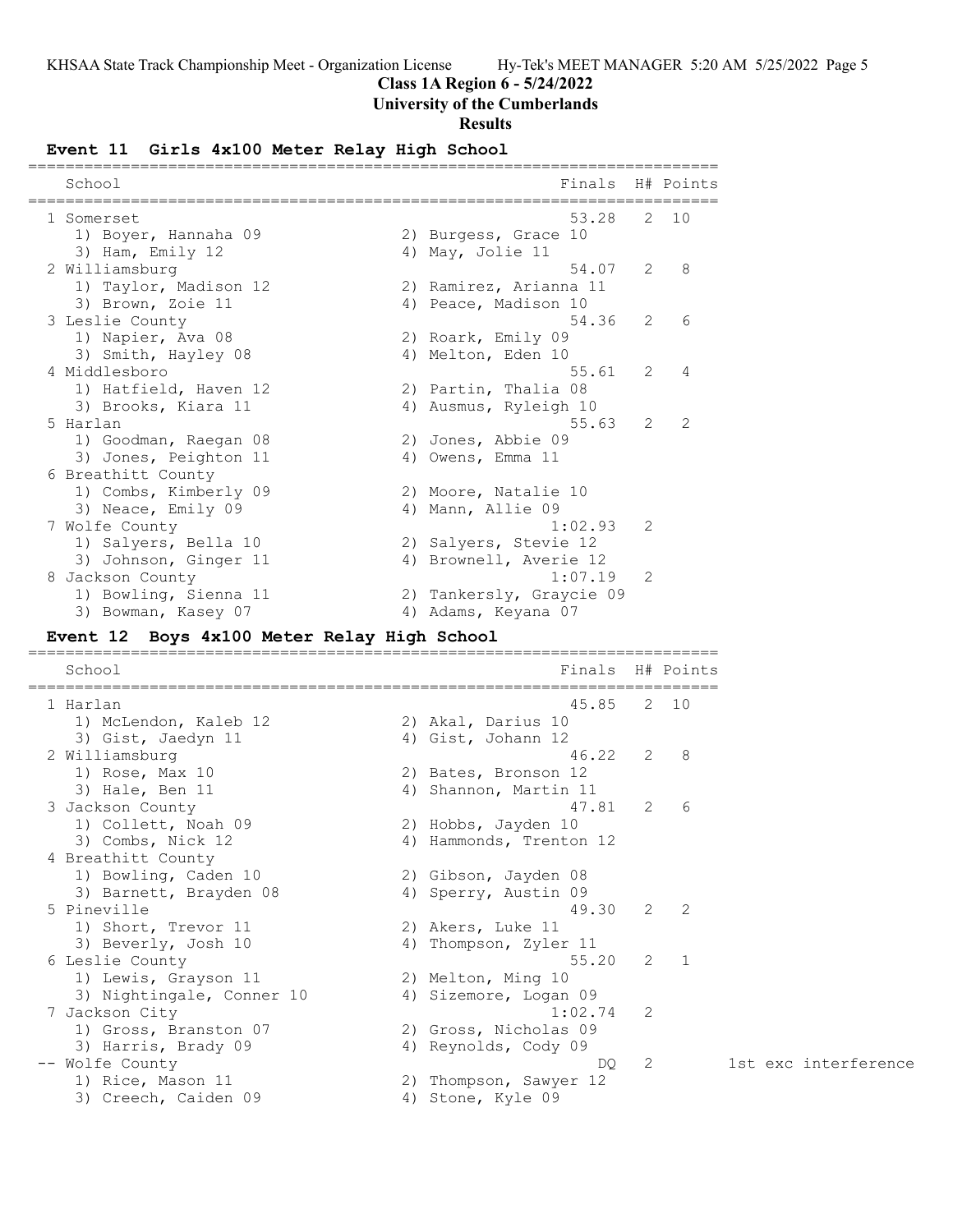# **Class 1A Region 6 - 5/24/2022**

**University of the Cumberlands**

### **Results**

### **Event 13 Girls 400 Meter Dash High School**

| Name                 |                  |                                                                                                                                                                                                                            |               |                       |
|----------------------|------------------|----------------------------------------------------------------------------------------------------------------------------------------------------------------------------------------------------------------------------|---------------|-----------------------|
|                      |                  | 1:04.00                                                                                                                                                                                                                    | 3             | 10                    |
| 2 Mckenzie, Isabella |                  | 1:04.06                                                                                                                                                                                                                    |               | 8                     |
| 3 Melton, Eden       |                  | 1:04.54                                                                                                                                                                                                                    | 3             | 6                     |
| 4 Turner, Peyton     |                  | 1:05.71                                                                                                                                                                                                                    | 3             |                       |
| 5 Jackson, Abigail   |                  | 1:06.96                                                                                                                                                                                                                    | 3             | $\mathcal{L}$         |
| 6 Marcum, Madison    |                  | 1:09.72                                                                                                                                                                                                                    | 3             |                       |
| 7 Creekmore, Hannah  |                  | 1:09.99                                                                                                                                                                                                                    | 3             |                       |
| 8 Bruce, Macy        |                  | 1:10.17                                                                                                                                                                                                                    | 3             |                       |
| 9 Berry, Shelby      |                  | 1:17.39                                                                                                                                                                                                                    | $\mathcal{L}$ |                       |
| 10 Combs, Mckendra   |                  | 1:25.57                                                                                                                                                                                                                    | $\mathcal{L}$ |                       |
| 11 Landsaw, Jaycee   |                  | 1:28.31                                                                                                                                                                                                                    | $\mathcal{P}$ |                       |
|                      | 1 Peace, Madison | Year School<br>10 Williamsburg<br>09 Somerset<br>10 Leslie County<br>08 Leslie County<br>11 Pineville<br>11 Jackson County<br>09 Williamsburg<br>11 Middlesboro<br>09 Jackson County<br>09 Wolfe County<br>07 Wolfe County |               | Finals H# Points<br>3 |

#### **Event 14 Boys 400 Meter Dash High School**

==========================================================================

| Name                | Year School         | Finals  |                | H# Points |
|---------------------|---------------------|---------|----------------|-----------|
| 1 Grigsby, Cayden   | 10 Middlesboro      | 54.40   | 3              | 10        |
| 2 Shannon, Martin   | 11 Williamsburg     | 55.36   | 3              | 8         |
| 3 Middleton, Ian    | 11 Barbourville     | 55.73   | 3              | 6         |
| 4 Williams, Alex    | 11 Pineville        | 56.27   | 3              | 4         |
| 5 Meddles, Chase    | 07 Williamsburg     | 56.40   | 3              | 2         |
| 6 Witt, Gage        | 10 Leslie County    | 59.21   | 3              |           |
| 7 Lambert, Dalton   | 11 Pineville        | 1:00.06 | $\overline{2}$ |           |
| 8 Combs, Nick       | 12 Jackson County   | 1:01.58 | 3              |           |
| 9 Stone, Bryson     | 09 Somerset         | 1:02.37 | 2              |           |
| 10 Raney, Trevor    | 09 Middlesboro      | 1:04.89 | 2              |           |
| 11 Zierer, Alec     | 11 Breathitt County | 1:06.14 | $\mathcal{L}$  |           |
| 12 Whisman, Trey    | 10 Wolfe County     | 1:07.17 | $\mathcal{L}$  |           |
| 13 Bellamy, Wyatt   | 09 Jackson County   | 1:09.46 | 1              |           |
| 14 Gross, Branston  | 07 Jackson City     | 1:21.72 | 1              |           |
| -- Ostrander, Wyatt | 11 Leslie County    | FS      | 3              |           |

### **Event 15 Girls 300 Meter Hurdles High School**

========================================================================== Name Year School Finals H# Points ========================================================================== 1 Mattingly, Lylah 10 Williamsburg 49.82 2 10 2 Ausmus, Ryleigh 10 Middlesboro 51.63 2 8 3 Napier, Ava 08 Leslie County 52.58 2 6 4 Smith, Hayley 08 Leslie County 52.70 2 4 5 Barnes, Sophie 08 Somerset 54.18 2 2 6 Brown, Zoie 11 Williamsburg 56.55 2 1 7 Nolan, Sydney 09 Red Bird Christian 1:03.60 1 8 Schewenke, Syd 12 Harlan 1:04.52 1 9 Sandlin, Natalie 09 Jackson County 1:10.43 2

### **Event 16 Boys 300 Meter Hurdles High School**

========================================================================== Name The Year School Team Points H# Points ========================================================================== 1 Bailey, Guy 10 Somerset 45.70 2 10 2 Rose, Max 10 Williamsburg 46.01 2 8 3 Woody, Blaine 12 Middlesboro 46.77 2 6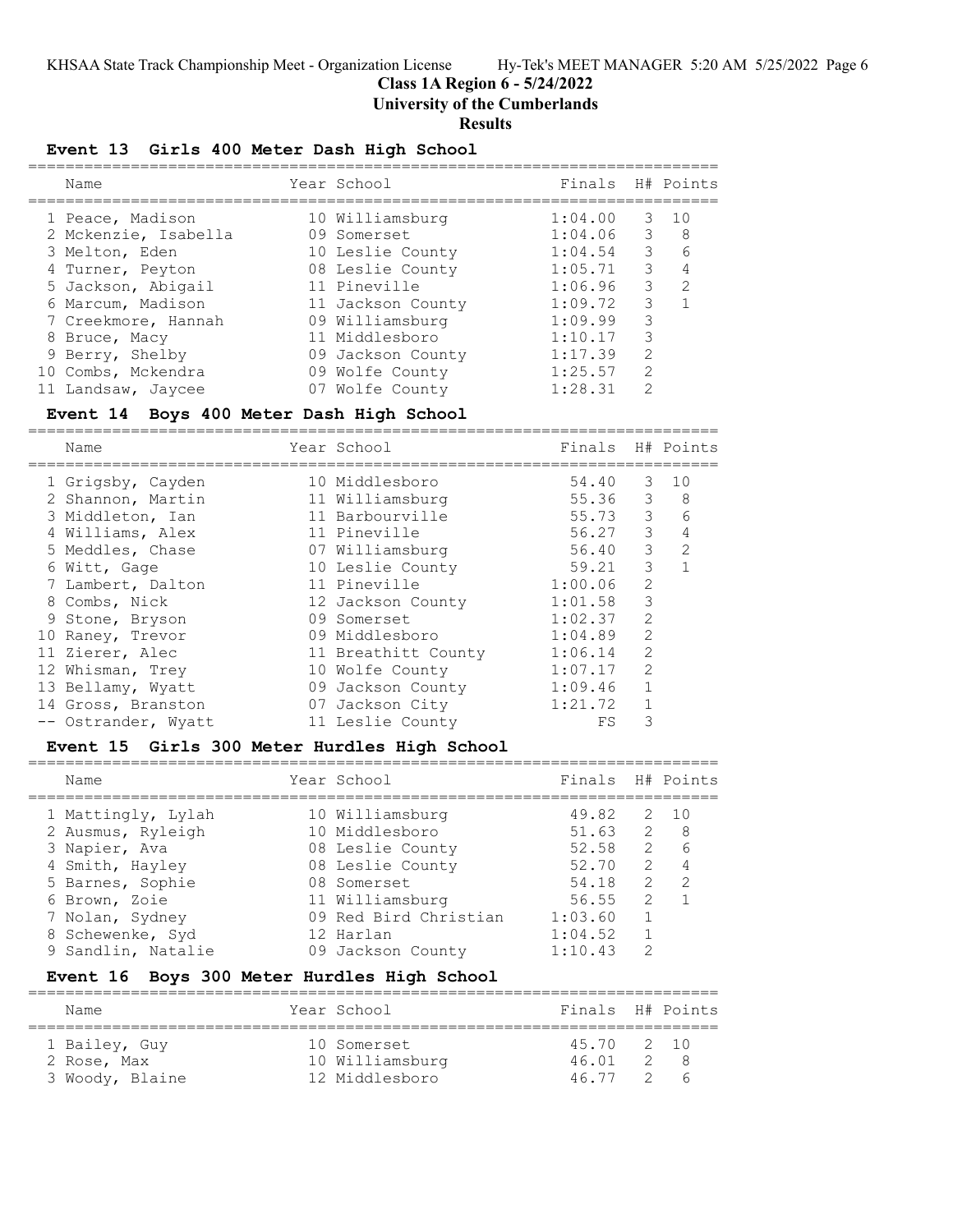# **Class 1A Region 6 - 5/24/2022**

**University of the Cumberlands**

### **Results**

# **....Event 16 Boys 300 Meter Hurdles High School**

| 4 Thomas, Hunter | 10 Williamsburg   | 48.80 2 4 |  |
|------------------|-------------------|-----------|--|
| 5 Lewis, Grayson | 11 Leslie County  | 49.95 2 2 |  |
| 6 Johnson, Gavin | 07 Hazard         | 50.76 2 1 |  |
| 7 Rogers, Jared  | 09 Jackson County | 56.70 2   |  |
| -- Bush, Jason   | 08 Hazard         | DO 2      |  |

hand on hurdle

# **Event 17 Girls 800 Meter Run High School**

| Name                    | Year School           | Finals Points |                |
|-------------------------|-----------------------|---------------|----------------|
| 1 Ostrander, Gabriella  | 09 Leslie County      | 2:33.40       | 10             |
| 2 Buckle, Caroline      | 11 Leslie County      | 2:36.92       | 8              |
| 3 Mabe, Abby            | 11 Lynn Camp          | 2:41.66       | 6              |
| 4 Warren, Heaven        | 11 Williamsburg       | 2:43.47       | $\overline{4}$ |
| 5 Powers, Emaly         | 10 Williamsburg       | 2:43.50       | 2              |
| 6 McArthur, Lucy        | 12 Somerset           | 2:48.68       |                |
| 7 Hoskins, Tilly        | 07 Middlesboro        | 3:08.35       |                |
| 8 Whitehead, Monica     | 07 Red Bird Christian | 3:12.50       |                |
| 9 Slone, Payton         | 11 Pineville          | 3:14.97       |                |
| 10 Fleet, Hannah        | 08 Middlesboro        | 3:16.17       |                |
| 11 Witt, Serena         | 11 Jackson County     | 3:17.54       |                |
| 12 Adams, Keyana        | 07 Jackson County     | 3:20.46       |                |
| 13 Pennington, Arabella | 11 Lynn Camp          | 3:33.39       |                |
|                         |                       |               |                |

### **Event 18 Boys 800 Meter Run High School**

| Name                    | Year School         | Finals Points |                |
|-------------------------|---------------------|---------------|----------------|
| 1 Schwarz, Robel        | 11 Williamsburg     | 2:16.74       | 10             |
| 2 Buckle, Matthew       | 11 Leslie County    | 2:17.28       | 8              |
| 3 Baird, Nick           | 11 Williamsburg     | 2:24.30       | 6              |
| 4 Albright, Cameron     | 09 Somerset         | 2:25.99       | $\overline{4}$ |
| 5 Escobar-Lopez, Arrlie | 12 Somerset         | 2:27.42       | $\mathcal{L}$  |
| 6 Howard, Brayden       | 08 Harlan           | 2:30.40       |                |
| 7 Dickson, Lucas        | 11 Jackson County   | 2:31.23       |                |
| 8 Delph, Kameron        | 08 Middlesboro      | 2:32.32       |                |
| 9 Coyle, Bryce          | 09 Jackson County   | 2:34.10       |                |
| 10 Roark, Kollin Xavier | 07 Leslie County    | 2:34.27       |                |
| 11 Martin, Drew         | 11 Middlesboro      | 2:40.91       |                |
| 12 Coomer, Brady        | 10 Breathitt County | 2:46.43       |                |
| 13 Neff, Cody           | 11 Pineville        | 2:52.29       |                |
| 14 Collier, Nehemiah    | 07 Hazard           | 2:57.93       |                |

# **Event 19 Girls 200 Meter Dash High School**

| Name                                                                                        | Year School                                                                          | Finals H# Points                                |                                                         |                                              |
|---------------------------------------------------------------------------------------------|--------------------------------------------------------------------------------------|-------------------------------------------------|---------------------------------------------------------|----------------------------------------------|
| 1 Peace, Madison<br>2 Melton, Eden<br>3 Boyer, Hannaha<br>4 Partin, Thalia<br>5 Arnett, Ava | 10 Williamsburg<br>10 Leslie County<br>09 Somerset<br>08 Middlesboro<br>09 Pineville | 27.33<br>$27.65$ 3 8<br>28.44<br>28.49<br>28.63 | $\overline{\mathbf{3}}$<br>$\overline{\mathbf{3}}$<br>3 | 3 10<br>6<br>$\overline{4}$<br>$\mathcal{P}$ |
| 6 May, Jolie<br>7 Roark, Emily<br>8 Jackson, Abigail                                        | 11 Somerset<br>09 Leslie County<br>11 Pineville                                      | 28.99<br>29.38<br>29.41                         | 3<br>2<br>3                                             |                                              |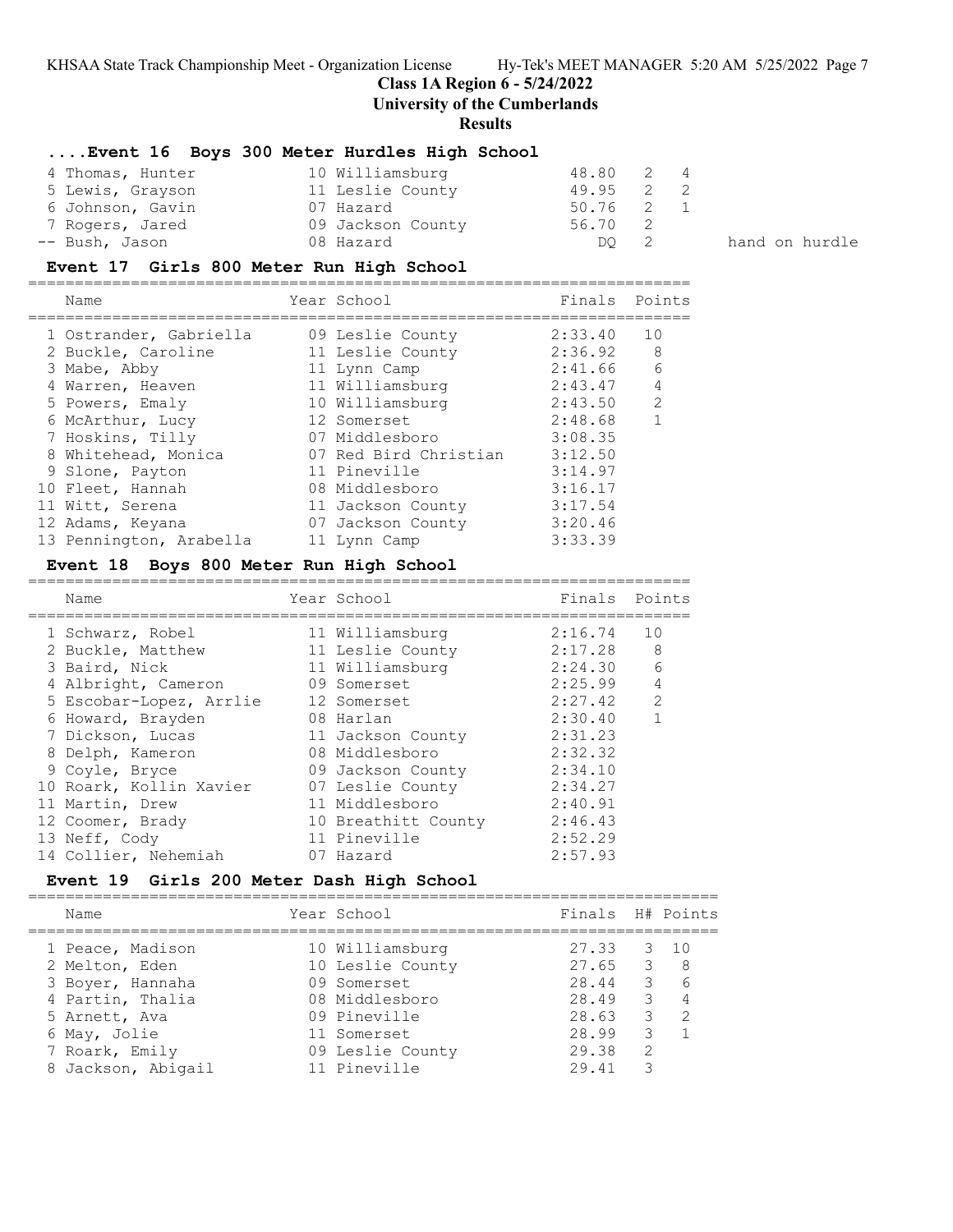# **Class 1A Region 6 - 5/24/2022**

**University of the Cumberlands**

**Results**

# **....Event 19 Girls 200 Meter Dash High School**

| 9 Ausmus, Ryleigh    | 10 Middlesboro      | 29.43       |        |
|----------------------|---------------------|-------------|--------|
| 10 Gayheart, Rheanna | 12 Cordia           | 29.60<br>-2 |        |
| 11 Taylor, Madison   | 12 Williamsburg     | 30.12<br>-2 |        |
| 12 Thompson, Destiny | 10 Lee County       | 31.67<br>2  |        |
| 13 Sizmore, Chyanne  | 09 Barbourville     | 32.39<br>-2 | 32.386 |
| 14 Sandlin, Natalie  | 09 Jackson County   | 32.39<br>-2 | 32.390 |
| 15 Summers, Emily    | 09 Jackson County   | 32.71<br>-2 |        |
| 16 Maggard, Valerie  | 07 Breathitt County | 33.38       |        |
| 17 Landsaw, Jaycee   | 07 Wolfe County     | 36.76       |        |
| 18 Deshon, Madison   | 07 Wolfe County     | 37.04       |        |

# **Event 20 Boys 200 Meter Dash High School**

==========================================================================

| Name                | Year School<br>------------- | Finals    |                 | H# Points      |
|---------------------|------------------------------|-----------|-----------------|----------------|
| 1 Gist, Johann      | 12 Harlan                    | 23.69     | 4               | 10             |
| 2 Bailey, Guy       | 10 Somerset                  | 23.91 4 8 |                 |                |
| 3 Hammonds, Trenton | 12 Jackson County            | 24.15 4   |                 | 6              |
| 4 Sturgill, Tyler   | 11 Middlesboro               | 24.26 2   |                 | $\overline{4}$ |
| 5 Gist, Jaedyn      | 11 Harlan                    | 24.37     | $4\overline{ }$ | 2              |
| 6 Malone, Gordon    | 12 Cordia                    | 24.57     | $\overline{4}$  | $\mathbf{1}$   |
| 7 Grigsby, Cayden   | 10 Middlesboro               | 24.63     | 4               |                |
| 8 Thompson, Zyler   | 11 Pineville                 | 24.70     | 3               |                |
| 9 Middleton, Ian    | 11 Barbourville              | 24.71     | 4               |                |
| 10 Shannon, Martin  | 11 Williamsburg              | 24.87     | 4               |                |
| 11 Short, Trevor    | 11 Pineville                 | 25.11     | 3               |                |
| 12 Welch, Nazim     | 12 Cordia                    | 25.42     | 3               |                |
| 13 Meddles, Chase   | 07 Williamsburg              | 25.58     | 3               |                |
| 14 Collett, Noah    | 09 Jackson County 27.30      |           | 3               |                |
| 15 Smith, Jarron    | 09 Red Bird Christian        | 27.67     | $\overline{2}$  |                |
| 16 Melton, Ming     | 10 Leslie County             | 28.31     | $\overline{2}$  |                |
| 17 Whisman, Trey    | 10 Wolfe County 30.52        |           | $\overline{c}$  |                |
| 18 Begley, Justice  | 10 Hazard                    | 31.25     | $\overline{2}$  |                |
| 19 Sizemore, Logan  | 09 Leslie County             | 33.45     | 2               |                |
| 20 White, Jordan    | 09 Wolfe County              | 37.76     | $\overline{2}$  |                |

# **Event 21 Girls 3200 Meter Run High School**

=======================================================================

| Name                 | Year School           | Finals Points |               |
|----------------------|-----------------------|---------------|---------------|
| 1 Shearer, Isabelle  | 09 Jackson County     | 12:53.73      | 1 O           |
| 2 Buckle, Caroline   | 11 Leslie County      | 13:13.53      | -8            |
| 3 McIntosh, Weslyn   | 11 Lee County         | 13:29.49      | 6             |
| 4 Warren, Heaven     | 11 Williamsburg       | 14:27.37      | 4             |
| 5 Banks, Natalie     | 08 Leslie County      | 14:41.47      | $\mathcal{P}$ |
| 6 Fields, Ryan       | 10 Williamsburg       | 14:51.94      |               |
| 7 Marks, Madison     | 11 Jackson County     | 15:18.68      |               |
| 8 Tobler, Nathalie   | 12 Somerset           | 15:20.12      |               |
| -- Whitehead, Monica | 07 Red Bird Christian | DNF           |               |

# **Event 22 Boys 3200 Meter Run High School**

| Name            | Year School      | Finals Points |  |
|-----------------|------------------|---------------|--|
| 1 Darling, Jack | 09 Owsley County | $11:26.18$ 10 |  |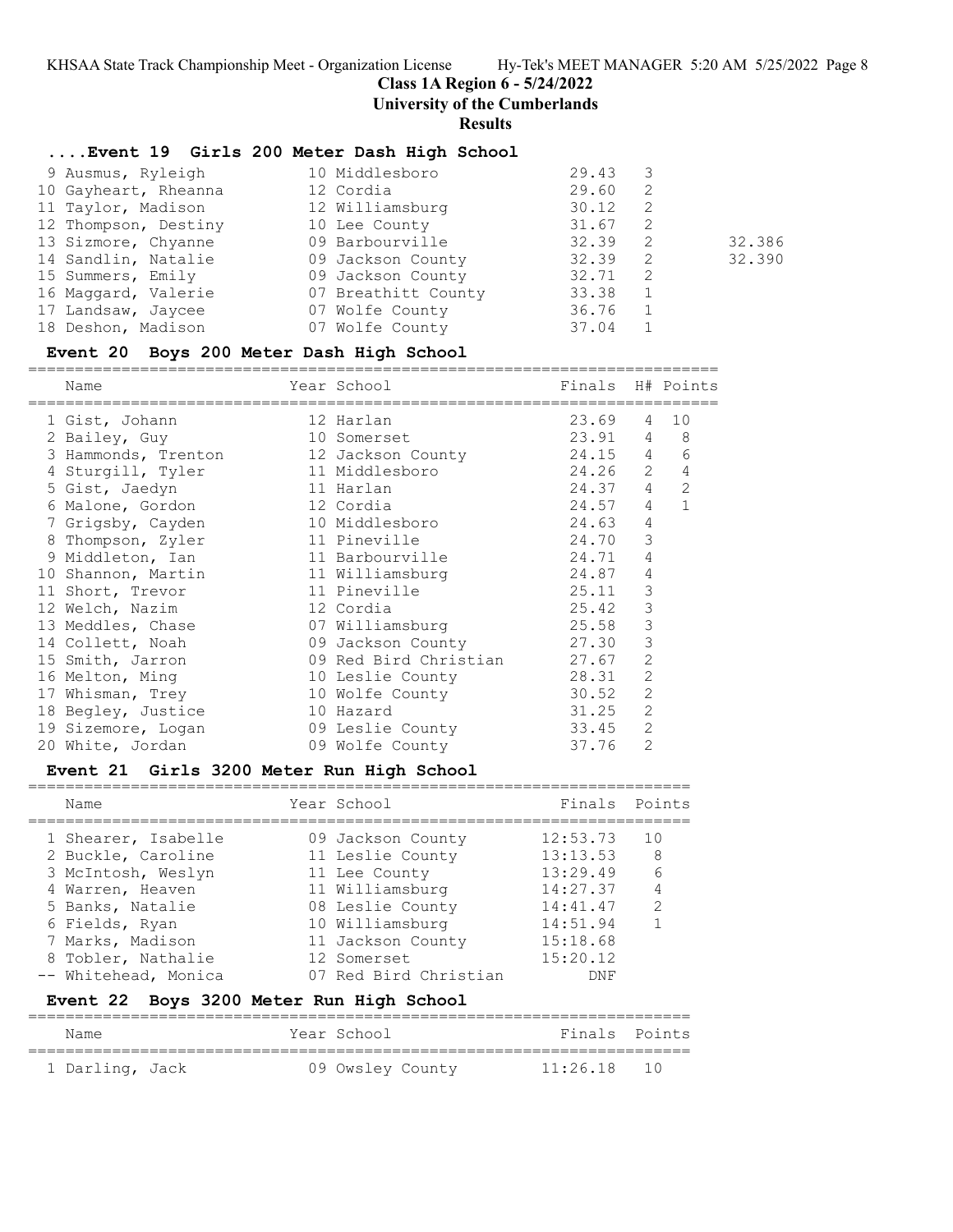**Class 1A Region 6 - 5/24/2022**

**University of the Cumberlands**

**Results**

### **....Event 22 Boys 3200 Meter Run High School**

|                         |                   | 12:02.46                                                                                                                                                                                | -8             |
|-------------------------|-------------------|-----------------------------------------------------------------------------------------------------------------------------------------------------------------------------------------|----------------|
| 3 Baird, Nick           |                   | 12:09.21                                                                                                                                                                                | 6              |
| 4 Lackey, John          |                   | 12:22.06                                                                                                                                                                                | $\overline{4}$ |
| 5 Escobar-Lopez, Arrlie |                   | 12:36.88                                                                                                                                                                                | $\mathcal{L}$  |
| 6 Raney, Trevor         |                   | 12:50.37                                                                                                                                                                                |                |
| 7 Rader, Merrick        |                   | 12:53.80                                                                                                                                                                                |                |
| 8 Collins, Chance       |                   | 12:54.14                                                                                                                                                                                |                |
| 9 Hale, Tucker          |                   | 13:17.15                                                                                                                                                                                |                |
| 10 Payne, Corey         |                   | 14:18.88                                                                                                                                                                                |                |
| 11 Bramble, Paton       |                   | 14:39.38                                                                                                                                                                                |                |
|                         | 2 Bellamy, Morgan | 12 Jackson County<br>11 Williamsburg<br>09 Somerset<br>12 Somerset<br>09 Middlesboro<br>09 Jackson County<br>08 Leslie County<br>07 Williamsburg<br>07 Barbourville<br>07 Leslie County |                |

=======================================================================

# **Event 23 Girls 4x400 Meter Relay High School**

| School                    |    | Finals                     | Points        |
|---------------------------|----|----------------------------|---------------|
| 1 Somerset                |    | $4:25.86$ 10               |               |
| 1) McArthur, Lucy 12      |    | 2) Barnes, Sophie 08       |               |
| 3) Boyer, Hannaha 09      |    | 4) Mckenzie, Isabella 09   |               |
| 2 Leslie County           |    | 4:26.13                    | 8             |
| 1) Melton, Eden 10        |    | 2) Ostrander, Gabriella 09 |               |
| 3) Turner, Peyton 08      |    | 4) Johnson, Jaelyn 07      |               |
| 3 Williamsburg            |    | 4:37.62                    | 6             |
| 1) Creekmore, Hannah 09   |    | 2) Meadors, Emma 09        |               |
| 3) Brandenburg, Ashlyn 08 |    | 4) Mattingly, Lylah 10     |               |
| 4 Harlan                  |    | 4:42.35                    | 4             |
| 1) Schwenke, Willow 12    |    | 2) Pace, Mia 11            |               |
| 3) Jones, Peighton 11     |    | 4) Jones, Abbie 09         |               |
| 5 Middlesboro             |    | 4:46.88                    | $\mathcal{L}$ |
| 1) Hooks, Amelia 08       |    | 2) Ausmus, Reagan 10       |               |
| 3) Larew, Kennadi 11      |    | 4) Bruce, Macy 11          |               |
| 6 Lynn Camp               |    | 4:49.78                    |               |
| 1) Partin, Lauren 08      |    | 2) Weymers, Madison 08     |               |
| 3) Henize, Lillian 08     |    | 4) Mabe, Abby 11           |               |
| 7 Jackson County          |    | 5:29.99                    |               |
| 1) Marcum, Madison 11     |    | 2) Summers, Emily 09       |               |
| 3) Shearer, Isabelle 09   | 4) | Sandlin, Natalie 09        |               |
|                           |    |                            |               |

#### **Event 24 Boys 4x400 Meter Relay High School** =======================================================================

School **Finals** Points ======================================================================= 1 Leslie County 1) Buckle, Matthew 11 2) Ostrander, Wyatt 11 3) Fletcher, Korbin 08 (4) Witt, Gage 10 2 Middlesboro 3:52.90 8 1) Osbourne, Ashton 11 2) Sturgill, Tyler 11 3) Delph, Kameron 08 4) Grigsby, Cayden 10 3 Williamsburg 4:04.17 6 1) Rose, Max 10 2) Thomas, Hunter 10 3) Meadors, Eli 08 4) Schwarz, Robel 11 4 Jackson County 4:04.42 4 1) Combs, Nick 12 2) Bales, Colby 12 3) Bellamy, Morgan 12 4) Hammonds, Trenton 12 5 Pineville 4:08.44 2 1) Lambert, Dalton 11 2) Akers, Luke 11